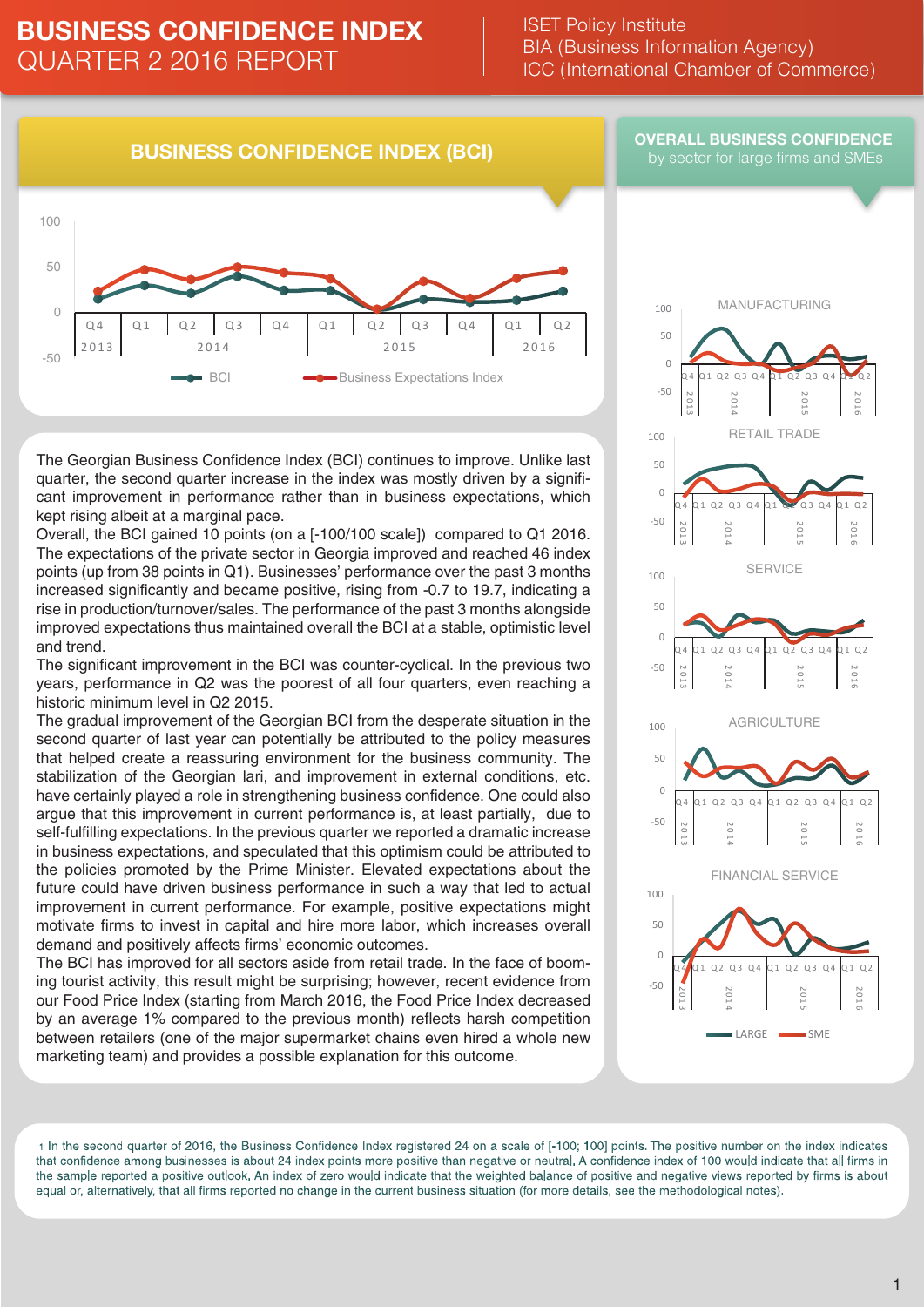# **BCI BY SECTOR**



# **BCI: LARGE VS. SME**



Business confidence in the second quarter of 2016 notably improved for large firms and SMEs equally. The overall trends for large firms as well as SMEs are stable and positive.

It should be noted that the BCI results presented here may be overestimated as the survey only covers businesses currently operating, and not those that have already exited the market. Firms still in operation are more likely to have a positive outlook.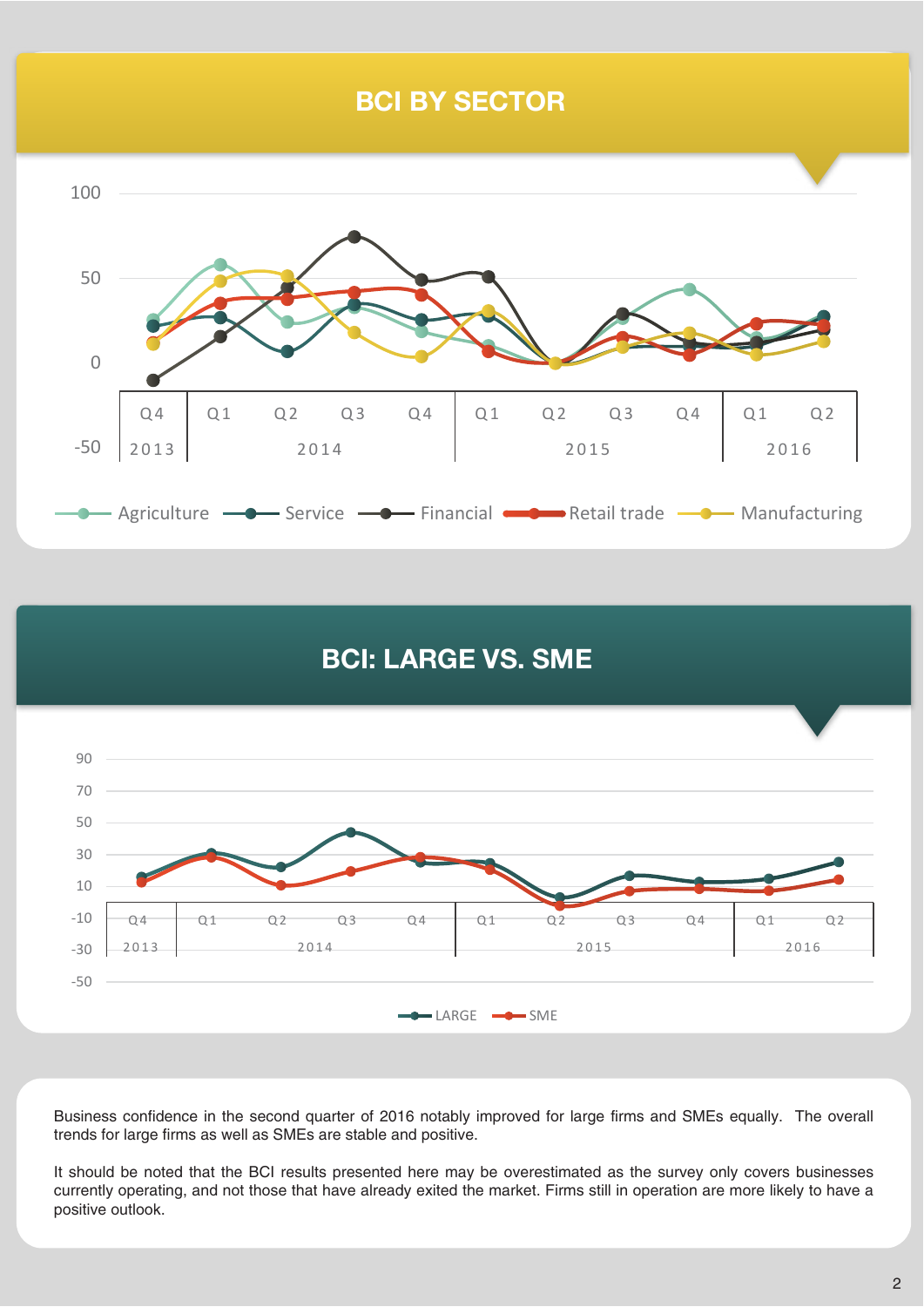### **PRODUCTION/TURNOVER/SALES PAST 3 MONTHS**



In the Q2 2016 reporting period, the sales (production or turnover) of the 370 firms surveyed turned positive, increasing from -0.7 (Q1 2016) to 19.7 (Q2 2016). This indicator describes the activities of businesses in January, February and March. The actual performance of businesses notably improved compared to the first quarter of the year.



The current situation for most firms significantly improved. It only turned negative for the retail trade sector, which, as argued above, might be explained by rivalry in the retail market. The increase in the agriculture sector was marginally the highest. More farmers assessed their performance as being positive than as either negative or neutral in the second quarter.

Overall, significant positive improvements in the agriculture, service, manufacturing and financial sectors overshadowed the slight rise of pessimism in the retail trade sector, which led to a noticeable improvement in business activities.



Analyzing the data in terms of business size, it is evident that business activities improved for both large firms and SMEs. For large firms, the business activities indicator increased from 0.8 points in Q1 to 22.7 in Q2; for SMEs the indicator increased from -2 to 9 over the same period.

#### **SALES/PRODUCTION/ TURNOVER FOR PAST 3 MONTHS by sector for large firms and SMEs**











# **PRODUCTION/TURNOVER/SALES PAST 3 MONTHS**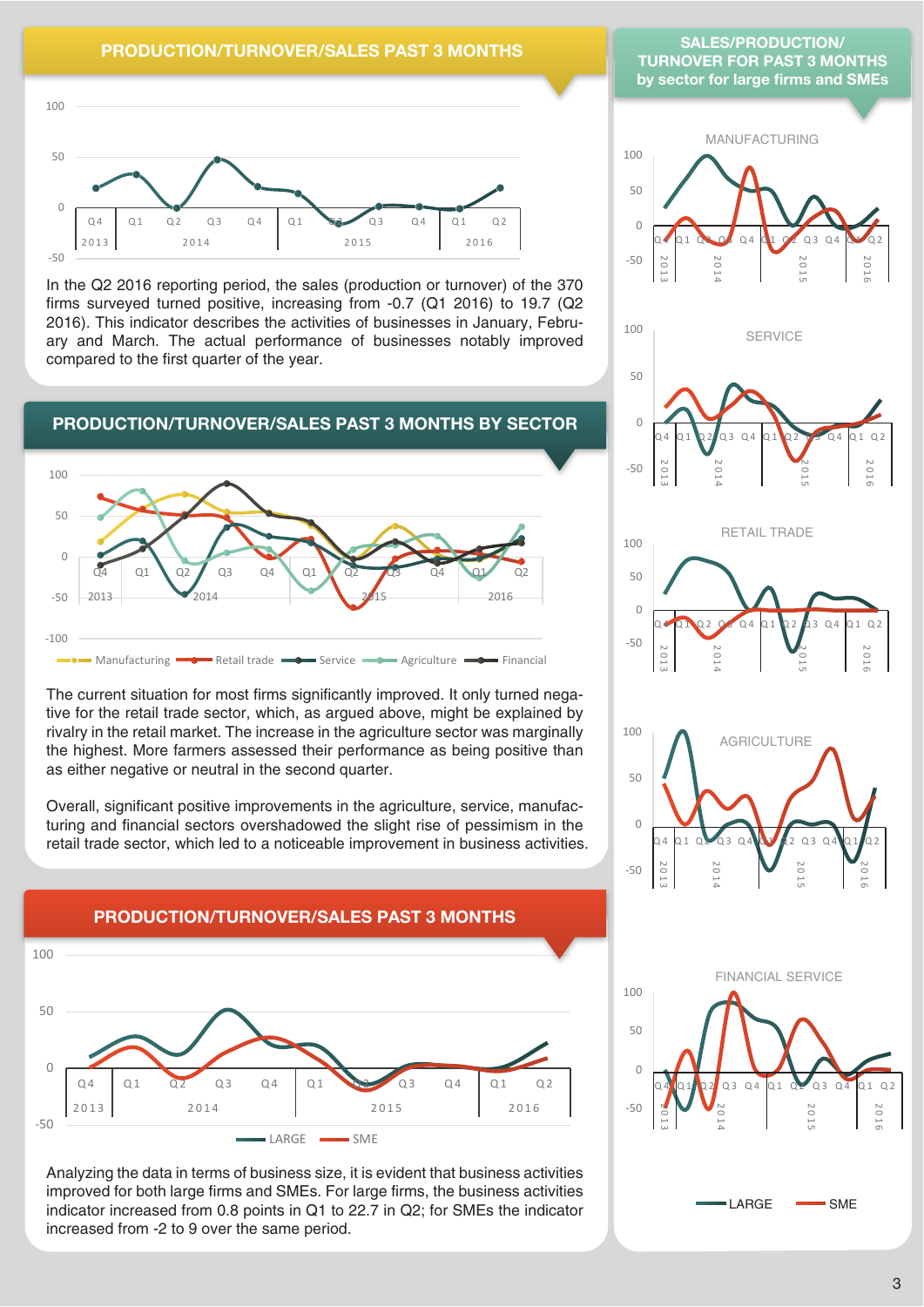# **EXPECTATIONS INDEX BY SECTOR**



The expectations index increased by 8 points in the second quarter of 2016. Expectations about the next three months improved in all sectors, except for agriculture and manufacturing. The pessimism of the latter two sectors might stem from the appreciation of the Georgian lari against the US dollar, which worsens our terms of trade and export competitiveness.



As one can see from the graph above, business expectations for the next three months (April, May, and June) increased for both large firms and SME. The marginal increase for SMEs is higher than that for large companies. Optimism stemming from SMEs is promising, since smaller companies are more vulnerable to fluctuations in external conditions and their economic performance and expectations usually lag behind those of large companies.

## **EXPECTATIONS INDEX EXPECTATIONS INDEX by sector for large firms and SMEs**







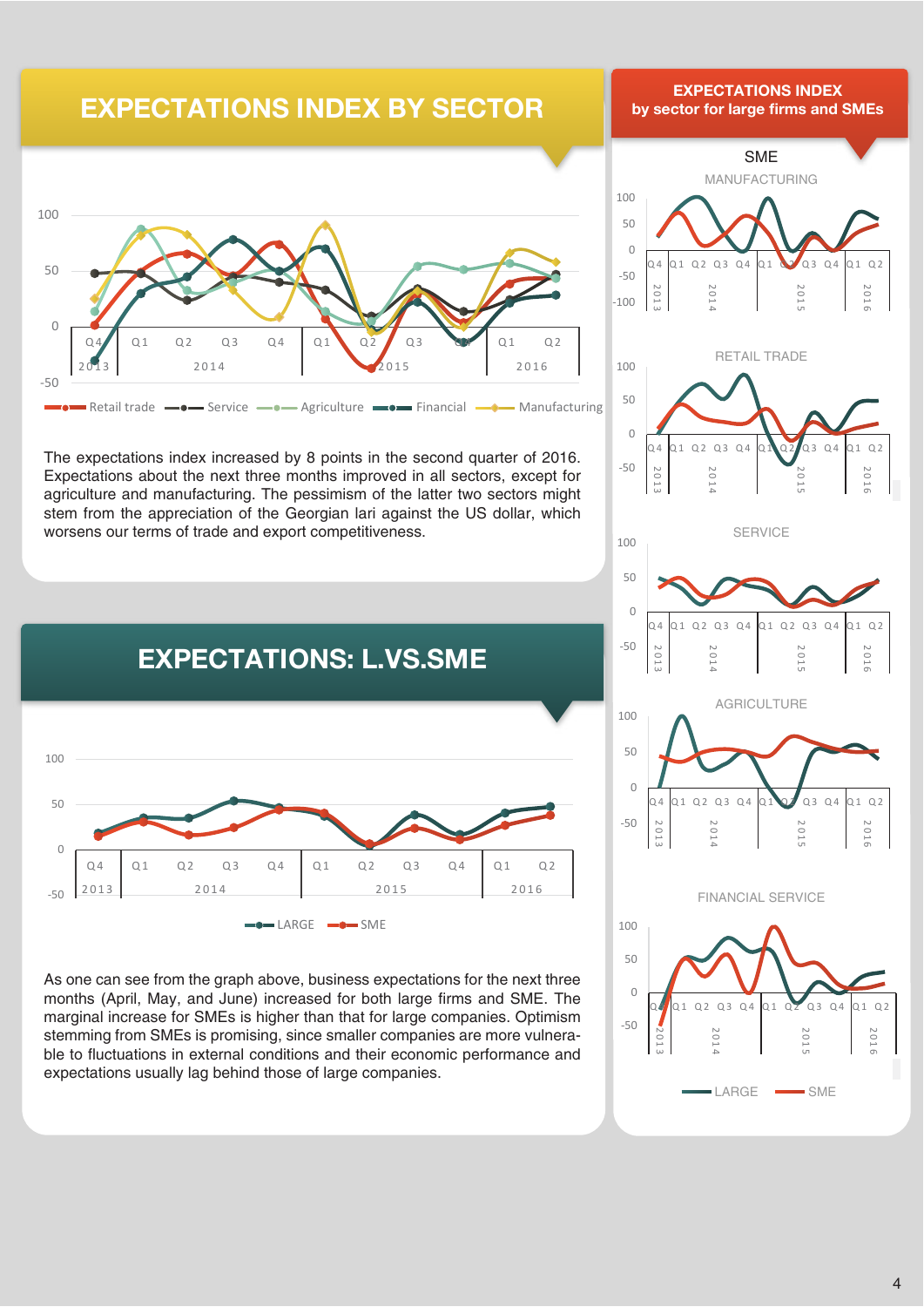

The sales price expectation index decreased from 7 points (Q1 2016) to 4 points (Q2 2016).



Sales price expectations decreased for the retail trade and agriculture sectors. The service sector's sales price expectations increased and escaped negative levels, reflecting relatively high demand on service activities at the beginning of summer. The manufacturing sector does not expect significant changes in prices in the next three months.



**SALES PRICE EXPECTATIONS INDEX by sector for large firms and SMEs** 









The overall sales price expectations index slightly decreased for large companies and dropped for SMEs. Neither SMEs nor large companies appear to be planning to increase prices for their production/services in the near future.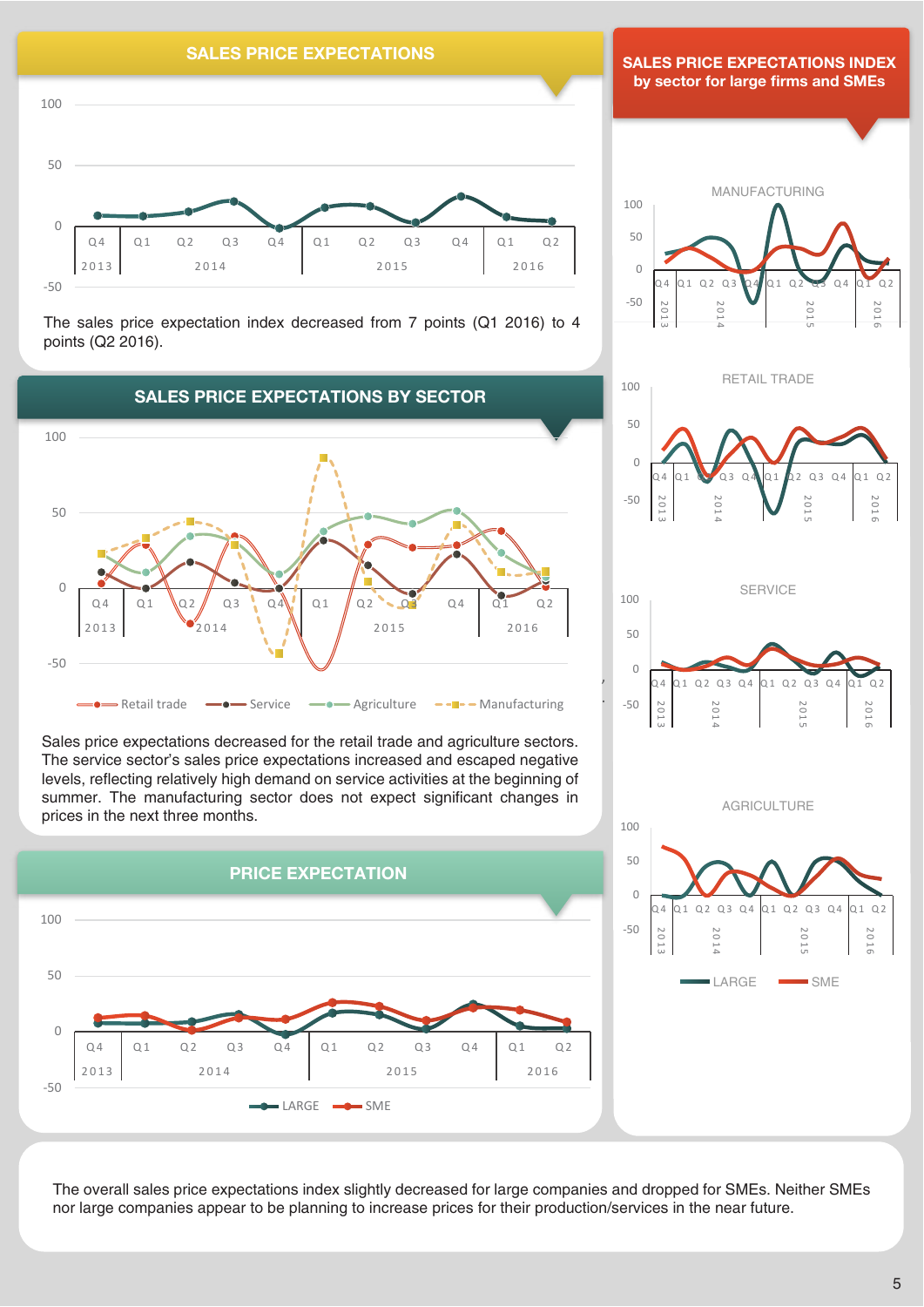### **WHAT ARE THE MAIN FACTORS CURRENTLY LIMITING YOUR BUSINESS? Quarter 2, 2016**



Lower consumption activities and financial issues are becoming a severe problem for businesses. The most limiting factor for doing business for both large firms and SMEs in Q2 2016 was insufficient demand. A total of 26% of large companies reported low consumer demand as the main obstacle. SMEs found it even harder to operate with unstable demand on the market, with this index reaching 32% for SMEs.

SMEs typically have more trouble attracting financial resources than larger companies and this pattern was enhanced during the quarter. Financial constraints were thus listed as being as problematic as insufficient demand for SME business operations. On the other hand, government regulations were considered to be a greater problem for larger enterprises than for SMEs.

### SAMPLE SIZE BY SECTOR (see methodology)

|                                  | <b>Sector</b>            |       | <b>Firm Size</b> | <b>Total</b> |  |
|----------------------------------|--------------------------|-------|------------------|--------------|--|
| $\bullet$<br>$\overline{a}$<br>8 |                          | Large | <b>SME</b>       |              |  |
|                                  | Construction             | 9     | 30               | 39           |  |
|                                  | <b>Financial Service</b> | 14    | 14               | 28           |  |
|                                  | Manufacturing Industry   | 10    | 11               | 21           |  |
|                                  | <b>Retail Trade</b>      | 15    | 60               | 75           |  |
|                                  | Service                  | 42    | 111              | 153          |  |
|                                  | Agriculture              | 5     | 29               | 34           |  |
|                                  | Other                    | 9     | 11               | 20           |  |
|                                  | <b>Total</b>             | 104   | 266              | 370          |  |

Interviews were conducted between 17 March and 5 May 2016.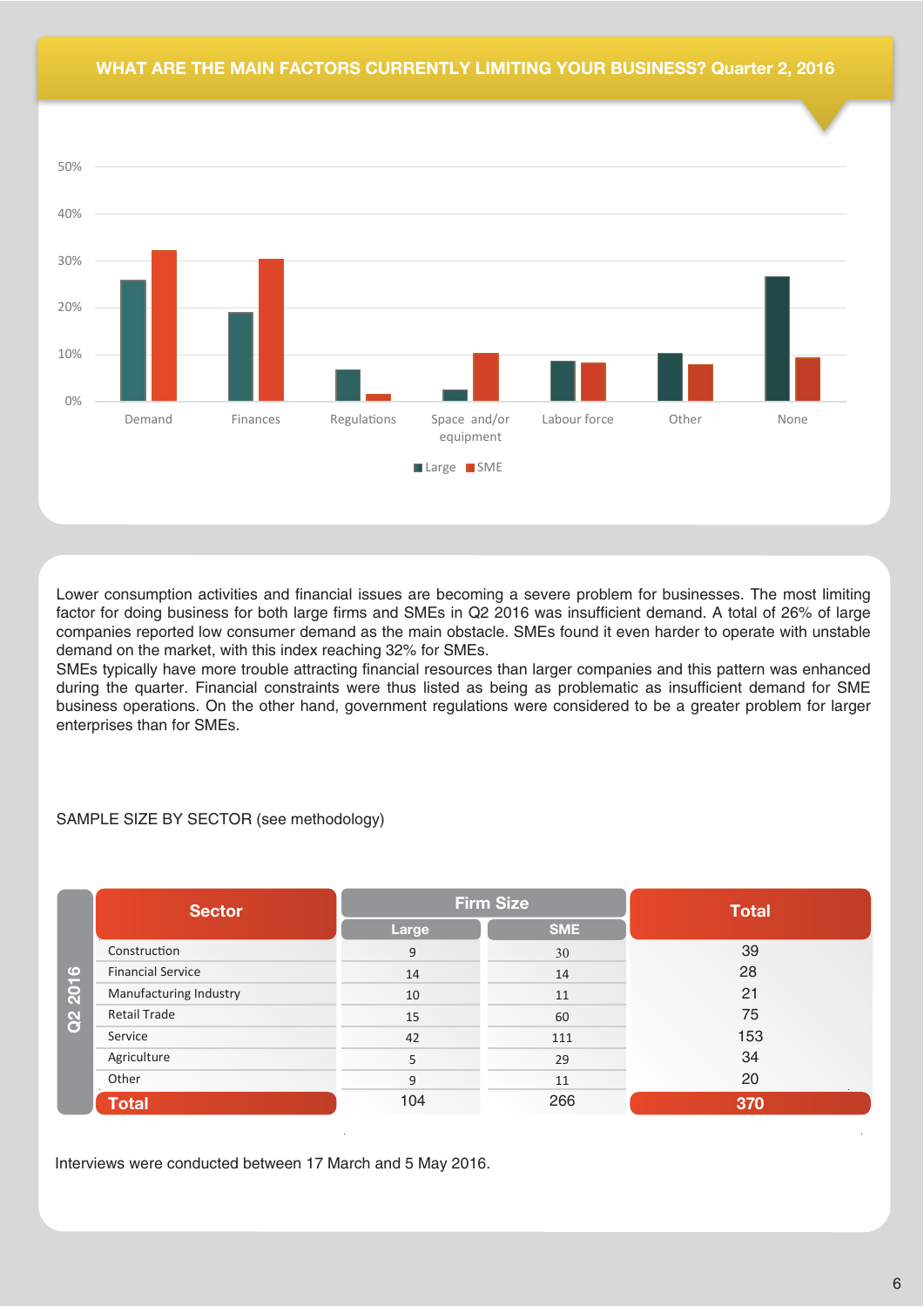| <b>Sector - Number of firms</b> | 2016 Q2 | 2016 Q2    | 2016 Q1 | 2016 Q1    | <b>Sector</b>            | $%$ int |
|---------------------------------|---------|------------|---------|------------|--------------------------|---------|
| Construction                    | 39      | 11%        | 23      | 10%        | Construction             |         |
| <b>Financial Service</b>        | 28      | 8%         | 15      | 7%         | <b>Financial Service</b> |         |
| Manufacturing Industry          | 21      | 6%         | 16      | 7%         | Manufacturing Industry   |         |
| <b>Retail Trade</b>             | 75      | 20%        | 53      | 24%        | Retail Trade             |         |
| Service                         | 153     | 41%        | 81      | 36%        | Service                  |         |
| Agriculture                     | 34      | 9%         | 21      | 9%         | Agriculture              |         |
| Other                           | 20      | 5%         | 13      | 6%         | Other                    |         |
| <b>Total</b>                    | 370     | # of firms | 222     | # of firms |                          |         |

#### Table 1 – Distribution of Firms Participating in the BCI Survey Table 2 – Distribution of firms by turnover

| <b>Sector</b>            | %in total |
|--------------------------|-----------|
| Construction             | 8%        |
| <b>Financial Service</b> | 9%        |
| Manufacturing Industry   | 10%       |
| Retail Trade             | 17%       |
| Service                  | 47%       |
| Agriculture              | 7%        |
| Other                    | 3%        |
|                          |           |

Source: BCI Survey Data Source: Geostat

The number of firms participating in the BCI survey in Q2 2016 was 370. This is almost the double the previous maximum. Despite this unprecedented increase in the number of the participating firms, the distribution of the firms across sectors remained stable and was well aligned with the distribution of the firms in the economy (as depicted in Tables 1 & 2 above).

Even if the distribution of the firms in our sample is well aligned with the economy, we still use turnover weights to correct for small differences between our shares (share of number of participating firms) and economy turnover shares, even by company size.